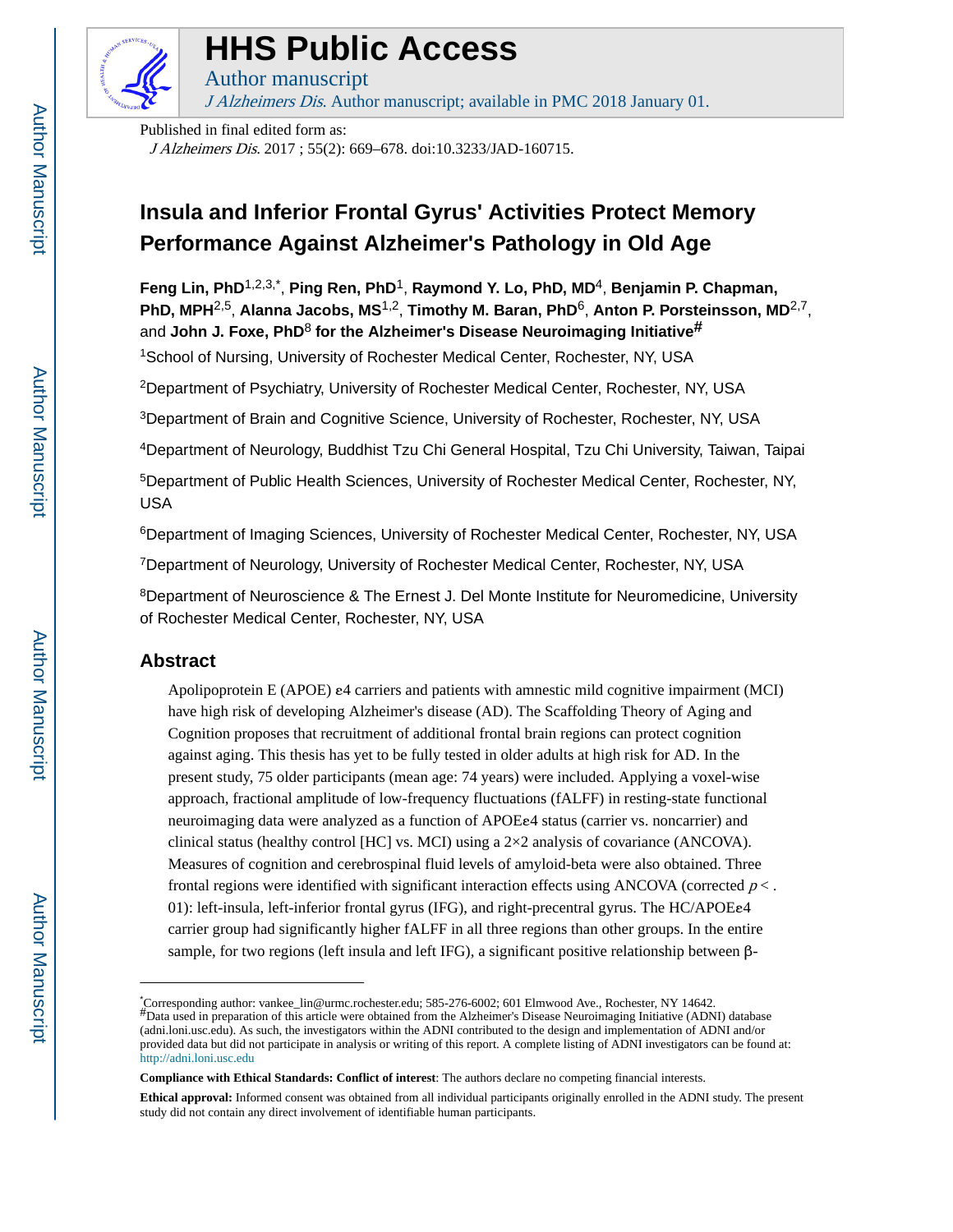amyloid and memory was only observed among individuals with low fALFF. Our results suggest higher activity in frontal regions may explain being cognitively normal among a subgroup of APOEε4 carriers and protect against the negative impact of AD-associated pathology on memory. This is an observation with potential implications for AD therapeutics.

# **Keywords**

Mild cognitive impairment; resting state fMRI; Apolipoprotein E ε4; amyloid-beta; Frontal Cortex; Memory

# **Introduction**

Apolipoprotein E (APOE) ε4 carriers and individuals with amnestic mild cognitive impairment (MCI) have greater Alzheimer's disease (AD) pathology than their genetically or cognitively normal counterparts [1-3], but do not necessarily convert to dementia [4, 5]. A recent post-mortem study suggests a discrepancy between clinically defined AD and brain pathological alterations [6].

Factors explaining the discrepancy are mainly behavioral. For example, higher cognitive reserve, indexed by higher levels of education, or activity engagement, helps protect cognitive performance against AD pathology [7, 8]. While this may be so, the underlying neural mechanism linking reserve to cognitive protection is not clear. The Scaffolding Theory of Aging and Cognition (STAC) posits that cognitive protection against aging or neurodegeneration is regulated through compensatory neural reconfigurations that rely heavily on recruitment of frontal regions [9]. The STAC has been widely tested in the normal aging process [10-12], but relatively few in the context of AD-associated neurodegeneration among older adults at high risk for AD [13, 14], or understanding the frontal regions' role in AD pathology, such as amyloid-deposition [15].

The fractional amplitude of low-frequency fluctuations (fALFF) measures the power within a specific frequency range (0.01–0.08 Hz) divided by the total power in the entire detectable frequency range (0.009–0.25 Hz) of resting-state functional magnetic resonance imaging (rsfMRI), reflecting selective brain regions' oscillatory activity [16]. fALFF is considered a sensitive index for detecting AD-associated neurodegeneration, such that MCI and AD patients have lower fALFF in multiple frontal brain regions [17, 18].

In the present study, we hypothesize that the activity of frontal circuits, indexed by relevant areas' fALFF, is critical in explaining the differential associations between AD pathology and cognition across older adults with high risk for AD. Two steps were conducted to test the hypothesis: first, we used a voxel-wise approach and employed a 2 (APOE  $e4$  status)  $\times 2$ (clinical status) analysis of covariance (ANCOVA) to identify relevant frontal regions; and second, we examined whether fALFF in these regions would explain the differential associations between cognitive function (i.e., memory and executive function) and AD pathology (i.e., cerebrospinal fluid levels of amyloid-beta and tau).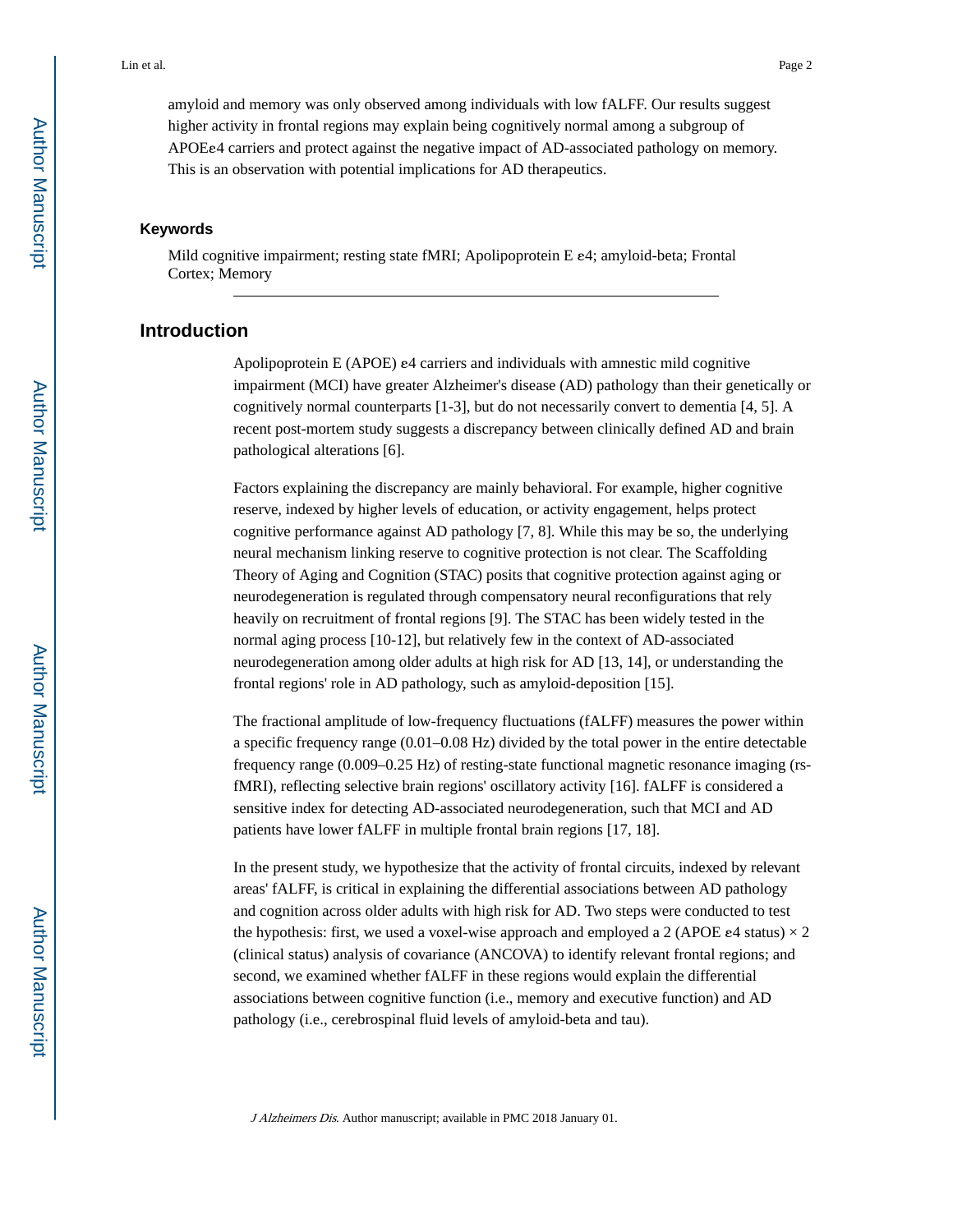# **Materials and methods**

# **ADNI data**

Data used in the preparation of this article were obtained from the Alzheimer's Disease Neuroimaging Initiative (ADNI) database (adni.loni.usc.edu). The ADNI was launched in 2003 as a public-private partnership, led by Principal Investigator Michael W. Weiner, MD. The primary goal of ADNI has been to test whether serial magnetic resonance imaging (MRI), positron emission tomography (PET), other biological markers, and clinical and neuropsychological assessment can be combined to measure the progression of mild cognitive impairment (MCI) and early Alzheimer's disease (AD). For up-to-date information, see [www.adni-info.org](http://www.adni-info.org).

#### **Participants**

The present study used data obtained in April 2015 from ADNI-GO and ADNI-2. Our sample included 75 adults aged 60 to 90 and who have rs-fMRI data with the same scanning parameters (details in Rs-fMRI data acquisition and preprocessing section), and compatible cognitive and AD pathology data (see Table 1 for the sample characteristics). The diagnosis of amnestic MCI was made by a psychiatrist or neurologist at each study site and reviewed by a Central Review Committee. Diagnoses were based on subjective memory complaints and performance on neurocognitive testing, including the Logical Memory II subscale of the Wechsler Memory Scale-Revised (score 8, cut-off adjusted for education level), the Mini-Mental State Exam (MMSE; score 24 - 30), and the Clinical Dementia Rating (global score  $= 0.5$ ). These subjects did not meet the NINCDS-ADRDA criteria for AD. The APOEe4 positive classification was defined as having at least one APOEε4 allele (by analyzing blood sample at the National Cell Repository for AD).

#### **Measures**

Memory and executive function were measured using two composite scores [19, 20]. The composite memory index was based on the memory-related domains of the Mini Mental Status Examination, Alzheimer's Disease Assessment Scale-Cognition subscale, Rey Auditory Verbal Learning Test, and Logical Memory test. The composite executive function index was based on the Wechsler Memory Scale- Revised Digit Span Test, Digit Span Backwards, Category Fluency, Trails A and B, and the Clock Drawing Test. Lower values in these composite scores indicated worse cognitive performance. Amyloid-beta and tau in cerebrospinal fluid aliquots was analyzed using the multiplex xMAP Luminex platform (Luminex Corp., Austin, Tex., USA) with immunoassay kit-based reagents (assay lot # 157353 and calibrator lot # 157379 INNO-BIA AlzBio3; Innogenetics, Ghent, Belgium). Demographic information, including age, sex, and years of formal education were obtained through interview during screening.

# **Rs-fMRI data acquisition and preprocessing**

The rs-fMRI data were collected on a 3T Philips MRI using an echo-planar imaging sequence (TR = 3000 ms, TE = 30 ms, slice thickness=3.3 mm, matrix= $64\times64$ , spatial resolution= $3\times3\times3$  mm<sup>3</sup>, number of volumes = 140, number of slices=48). Pre-processing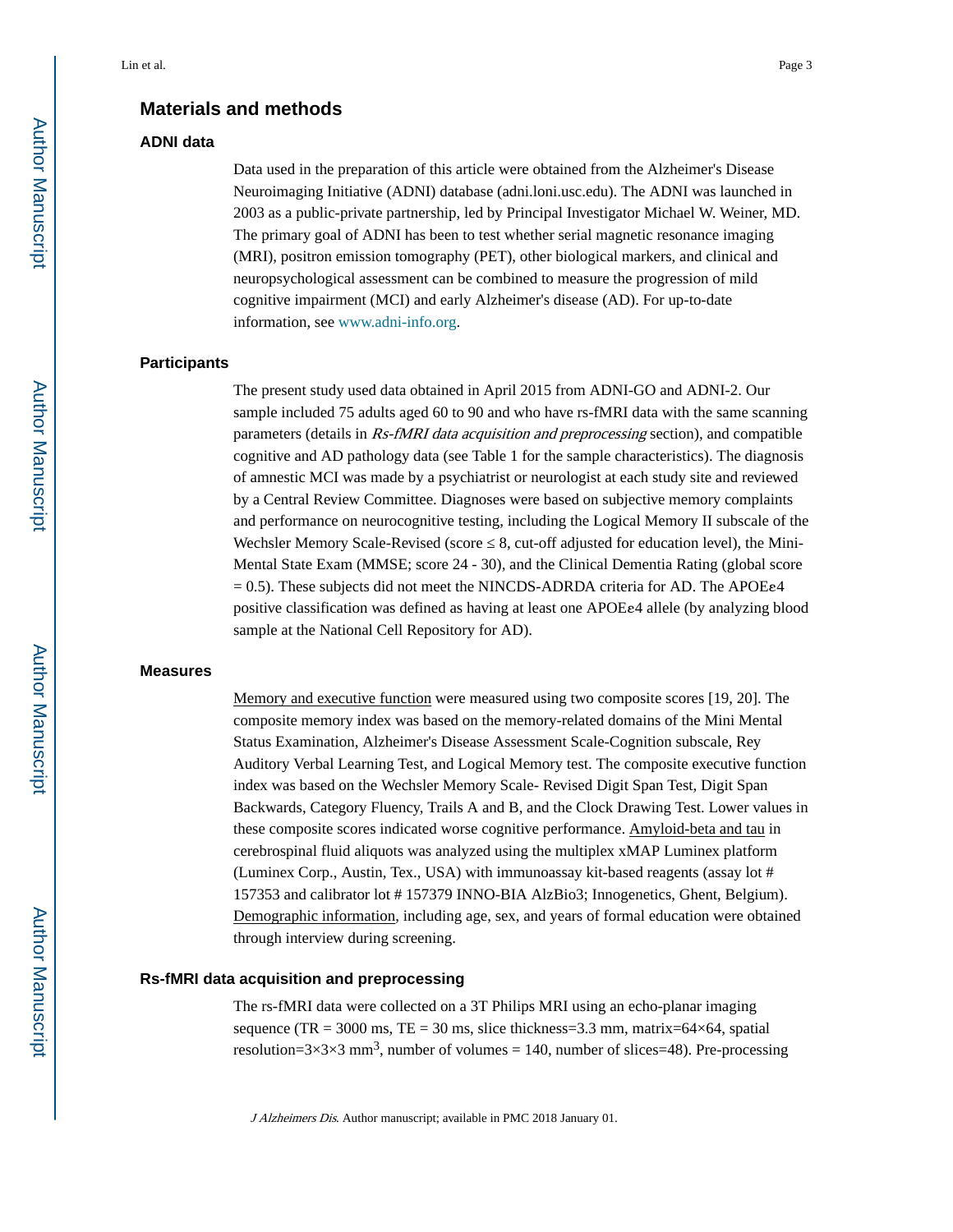was conducted using the Data Processing Assistant for Resting-State fMRI (DPARSF) based on SPM8 [\(http://www.fil.ion.ucl.ac.uk/spm/\)](http://www.fil.ion.ucl.ac.uk/spm/) [21]. The first 10 volumes of each participant were excluded to avoid potential noise related to initial equilibration of the scanner and participant's adaptation to the scanning environment. The remaining 130 volumes were included in the slice timing correction, motion correction, normalization and Gaussian spatial smoothing (FWHM  $=$  4mm).

#### **fAFLL analysis**

After preprocessing in DPARSF, the linear trend was removed, and fALFF analysis was conducted using Resting-State fMRI Data Analysis Toolkit (REST, [http://www.restfmri.net\)](http://www.restfmri.net) [22]. For each voxel, the time course of the BOLD signal was converted to the frequency domain using the Fast Fourier Transform. Then the square root of the power spectrum was calculated and averaged across 0.01-0.08 Hz at each voxel. The fALFF was obtained using the ratio of power spectrum in a given frequency band (0.01-0.08 Hz) to the total power in the entire detectable frequency range (0.009–0.25 Hz) [16]. To reduce the global effects across participants, the fALFF value of each voxel was divided by the global mean value [16, 23].

To examine the interaction between diagnostic (MCI vs. HC) and APOEε4 status (carrier vs. noncarrier), a two-way ANCOVA analysis was conducted on the individual fALFF map in a whole-brain voxel-wise way controling for age. A threshold of corrected  $p < .01$ (synthesizing uncorrected individual  $p < 0.005$  and cluster size > 216 mm<sup>3</sup>) was applied to all statistical maps. Correction for multiple comparisons was performed within the whole brain mask and determined by Monte Carlo simulations using the Analysis of Functional NeuroImages AlphaSim program [\(http://afni.nih.gov/afni/docpdf/AlphaSim.pdf](http://afni.nih.gov/afni/docpdf/AlphaSim.pdf)) [24].

Additionally, we also calculated the functional connectivity based on the frontal brain regions found in fALFF analysis. The functional connectivity was calculated as the temporal correlation of the BOLD signal in different brain regions using the REST software.

Of note, for both fALFF and functional connectivity analyses, the following nuisance covariates were regressed out to exclude non-neuronal signals: six head motion parameters, white matter signal, and cerebrospinal fluid signal.

#### **Other data analyses**

Independent t or  $\chi^2$  tests were used to determine the difference in demographic and health characteristics between subgroups based on the categorization of diagnostic status or APOE status. As described in the **Rs-fMRI data** section, the frontal regions were determined using ANCOVA. After identifying the frontal regions, to examine the main and interaction effects of each involved region and AD pathology on cognition as the entire sample or within certain sample characteristics, a Generalized Linear Model (GLM) was used controlling for relevant covariates. This model involved a normally distributed outcome and identity link with each region's activity and amyloid deposition (and their interaction) as the main factors of interest. Region's activity here refers to relevant fALFF or functional connectivity. Exploratory analysis of the correlation between AD pathology and cognition within different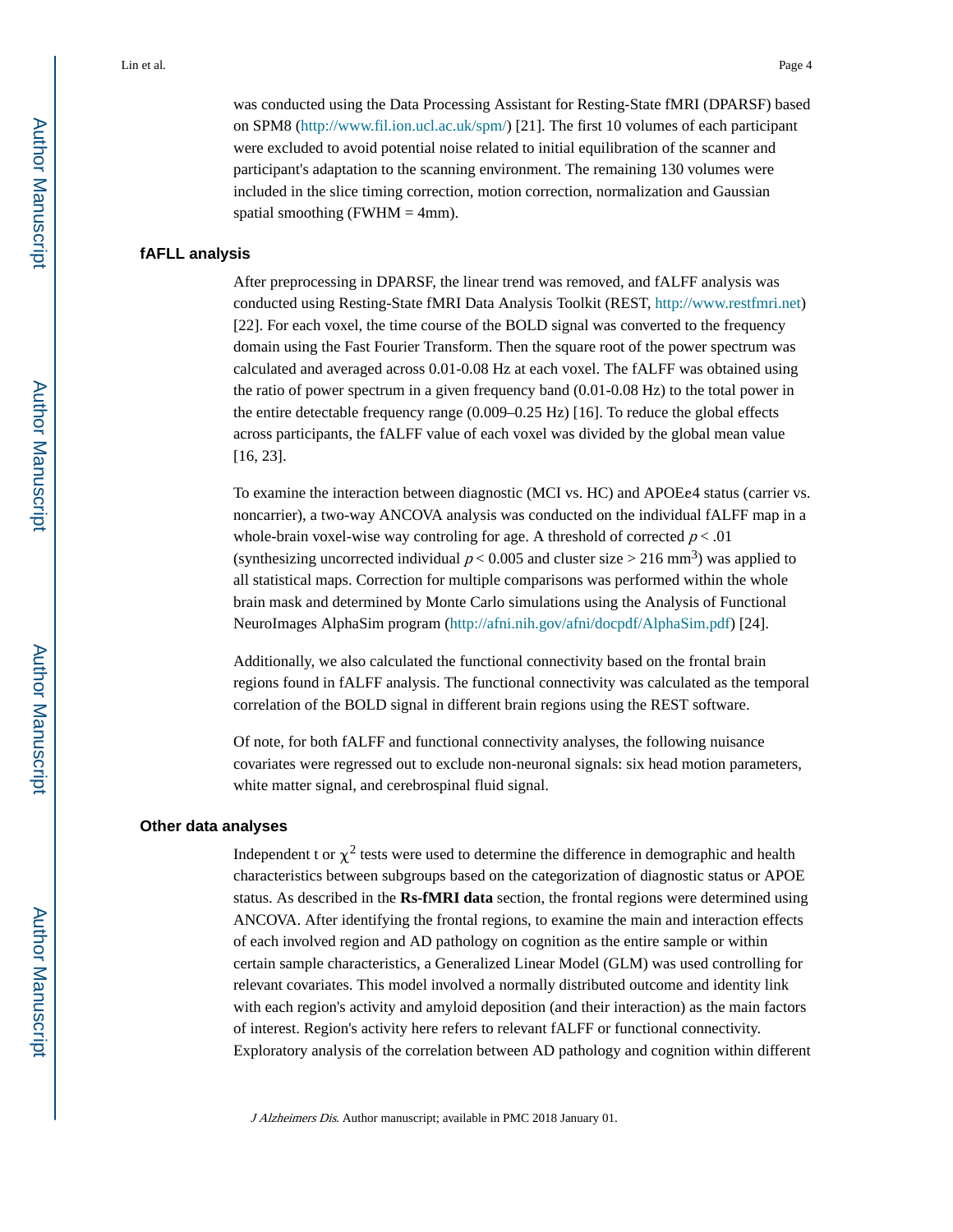levels of region activity involved Pearson correlations. The False discovery rate (FDR) was controlled at a q level of .05 when multiple brain regions were involved in the comparison.

# **Results**

## **fALFF in frontal regions responsive to both clinical and APOE**ε**4 status**

In the 2 (APOEe4 status)  $\times$  2 (clinical status) ANCOVA controlling for age in a whole-brain voxel-wise way (AlphaSim:  $p < 0.005$ , cluster > 216 mm<sup>3</sup>, corrected  $p < 0.01$ ), four brain regions were identified as having significantly different fALFF levels across groups. These included three frontal regions (Left [L]-insula, L-inferior frontal gyrus [IFG], Right [R] precentral gyrus [PG]) and one posterior region (R-superior parietal lobe [SPL]) (see Figure 1). Subsequent analyses focused on the three frontal regions. The HC/APOEε4(+) group had significantly higher fALFF in the L-insula (F = 29.28, df<sub>1</sub> = 1, df<sub>2</sub>= 75, q < .001) and R-PG  $(F = 28.78, df_1 = 1, df_2 = 75, q < .001)$  than all other groups, and higher fALFF in the L-IFG  $(F = 25.86, df_1 = 1, df_2 = 75, q < .001)$  than HC/APOEe4(-) and MCI/APOEe4(+) groups.

Of note, fALFF values in the three frontal regions were not associated with age, sex, education, amyloid-beta, tau, or cognitive performance after examining Pearson or Spearman correlations with FDR-correction (data not shown).

#### **The effect of AD pathology on cognitive performance modified by fALFF in frontal regions**

We next fit GLM (with normal outcome and identity link) examining the main effect and interaction between the fALFF in frontal regions and AD pathology as independent variables, for the dependent variable of cognitive performance. For each region, fALFF was coded as high vs. low using a median split. The L-insula (Wald  $\chi^2 = 5.43$ ,  $p = .020$ ) and L-IFG (Wald  $\chi^2$  = 6.03, p = .014) showed an interaction with amyloid-beta with respect to memory, in a model containing main effects of brain regions and AD pathology, as well as age, sex, education, APOEε4 and clinical status (see Table 2). Further, there was a significant positive relationship between amyloid-beta and memory among individuals with low levels of fALFF in the L-insula ( $r = .41$ ,  $p = .014$ ) or L-IFG ( $r = .34$ ,  $p = .047$ ), but not among those with high levels of fALFF (see Figure 2).

Additionally, the functional connectivity between L-insula and L-IFG was calculated, and divided into high vs. low levels using a median split. A similar interaction effect was found between the connectivity and amyloid-beta on memory with the same sets of covariates ( $B =$ -0.006, SE = 0.002, Wald  $\chi^2$  = 12.92, p < .001). There was also a positive correlation between amyloid-beta and memory but only among individuals with low connectivity  $(r = .$ 37,  $p = .036$ , not among those with high connectivity.

We did not find an interaction effect of any of the three brain regions with amyloid-beta on executive functioning (all FDR-corrected  $p > .05$ ).

# **Secondary subgroup analysis for the interaction between fALFF in frontal regions and the effect of amyloid-beta on memory**

We repeated the GLM analysis for the L-insula, L-IFG, and their functional connectivity by factors that were controlled in the main analysis (age, sex, education, APOE ε4, and clinical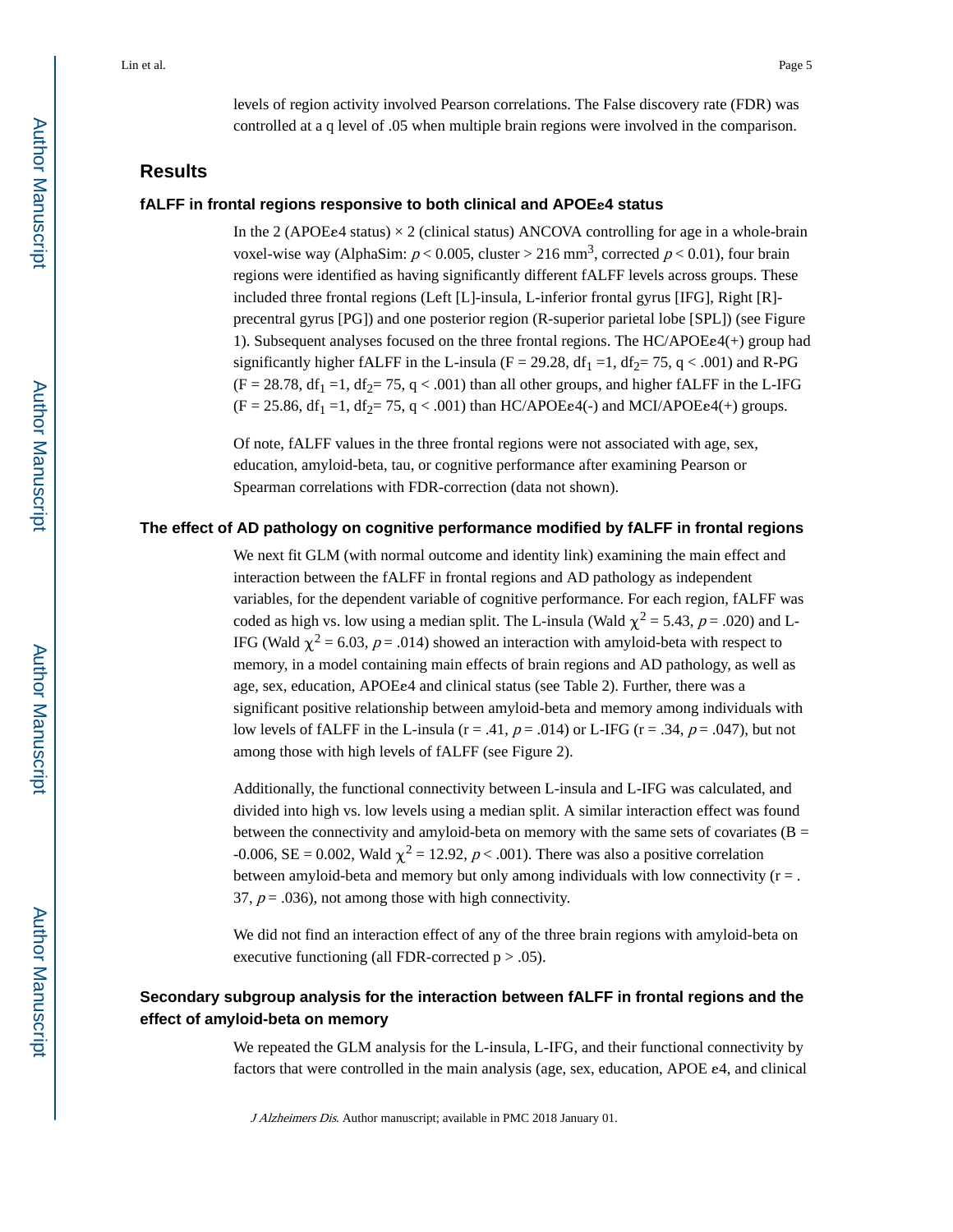status). We did not adjust for multiple comparisons for the secondary analysis, as it was intended to be exploratory and hypothesis generating. To control for the potential difference in age, sex, and education, these factors were controlled when examining APOE ε4 and clinical status. The significant interaction effect was more evident if a subject was a young (<75 years) female APOE non-carrier in the HC group with higher levels of education (>16 years) (see Table 3).

# **Discussion**

The present study tested the STAC model in a group of older adults at high risk for AD. There are two main findings: first, higher activity within three frontal regions (the L-insula, L-IFG, and R-PG) differentiated the HC/APOEε4(+) group from other groups; second, higher activity and stronger functional connectivity seen in the L-insula and L-IFG might reduce the impact of amyloid-beta on memory in older adults. Additionally, this effect was particularly evident in those who were in the HC group, APOEε4 non-carriers, relatively younger ( $\langle$ 75 years), female, and had higher levels of education ( $\angle$  16 years). Our findings further one of the central hypotheses of the STAC regarding the protective role that recruitment of frontal regions appears to play against AD pathology.

We found that higher fALFF in the insula and IFG occurred in the group with genetic risk of AD but who also showed cognitively intact status  $(HCAPOE\epsilon^{4}(+))$ , relative to other groups. Furthermore, regardless of clinical, APOEε4 status or demographic characteristics, the significant effect of amyloid-beta deposition on memory was only found among individuals with low fALFF or functional connectivity of the insula and IFG. These two lines of findings suggest that greater activation or additional recruitment of frontal regions may provide protection against the neural challenges arising from AD pathology (genetic risk or amyloid-beta deposition, which are highly correlated). There is a known positive link between CSF amyloid-beta deposition and memory performance in AD-related neurodegeneration [15, 25]. Noticeably, executive functioning was not affected in the process although frontal regions, in general, are known to attend the regulation. A potential explanation may be further validated; that is, APOEe4 that was used in brain region identification was AD-neurodegeneration related. Executive functioning is known to be more relevant to other genetic risk, such as TOMM40 [26].

An expansion of the STAC model might consider how the insula or IFG may counteract amyloid-beta deposition. This might result through multiple pathways. The IFG is known to participate in the maintenance of memory [27, 28]. In a recent longitudinal study, older adults with more IFG activity tended to succeed in the memory task regardless of brain volume or white matter integrity [29]. In parallel, the insula is known to direct the regulation of cerebral circulation, which in turn helps with the maintenance of memory [30]. It is also noteworthy that the left lateral aspect of the frontal regions seemed to be more relevant for neural protection. Previous studies found neural disruptions of both regions to be pronounced in the right side in AD-associated neurodegeneration [31, 32], suggesting that the recruitment of homologous regions in the contralateral (left) hemisphere may act as a compensatory mechanism [33, 34].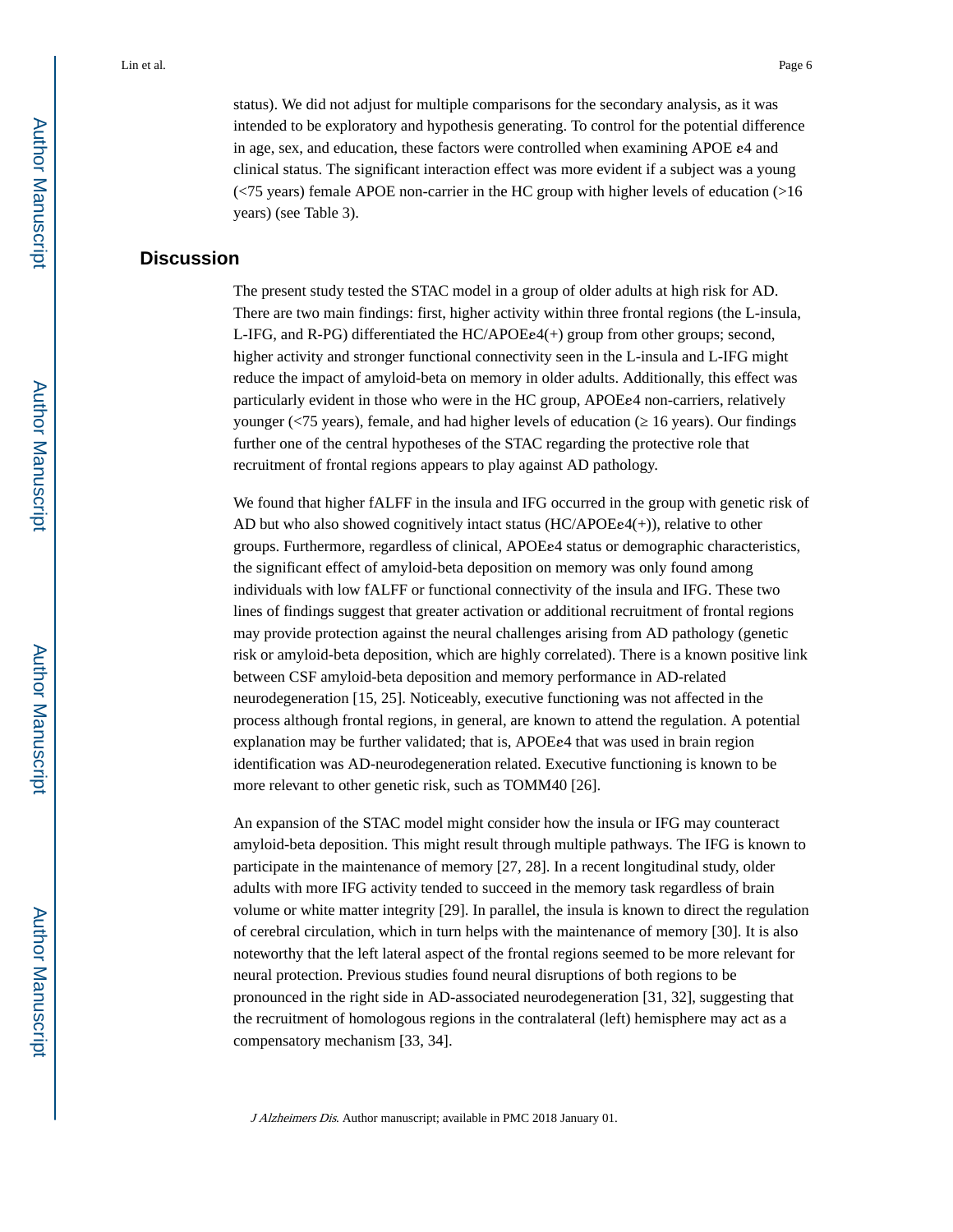Although the protective effect of the IFG and the insula was found among older adults across various clinical and APOEε4 statuses, the effect seemed more robust in females who were healthier, younger, and more educated. Of note, we did not find a direct relationship between the function of frontal regions and demographic and health characteristics. The more efficient protection of the IFG and insula among those displaying better health, more education, relatively less advanced age, and who are women may be due to various mechanisms. For example, there may be a nonlinear relationship between age and amyloidbeta deposition such that in individuals 70 years and older (especially in APOEε4 carriers) a steeper increase in amyloid-beta deposition might be expected. This could, in turn, make it difficult for frontal regions to achieve their compensatory role [35, 36]. Additionally, even among individuals without evident amyloid pathology, APOEε4 carriers still tend to have more neural functional disruption related to memory than noncarriers [37]. Also, the cognitive reserve that is typically found in those with higher levels of education may interact with this process [38]. However, such findings need to be interpreted cautiously due to the relatively small sample size of the subgroups, and these proposed mechanisms will clearly require further direct testing.

Additionally, our findings of similarly low levels of fALFF in frontal regions in both the HC/  $APOEe4(-)$  and the MCI/APOE $e4(+)$  groups, relative to the other two groups, are intriguing and perhaps could be considered counterintuitive. However, a key feature of successful aging is, prima facie, the absence of age-related pathology. As such, one might well predict relatively minimal additional frontal brain activation in the healthy normal brain [39], as observed here in the HC/APOEε4(-) group. On the other hand, in the group with both genetic and clinical predisposition (i.e. MCI/APOEε4[+]), one would expect accelerated amyloid-beta deposition, which could in turn lead to premature interruption of the recruitment of compensatory frontal processes, consistent with the relatively low frontal activation patterns observed here [36]. Along with the subgroup analysis of clinical status in the compensatory frontal processes, these findings together suggests that the compensatory frontal mechanism may be more effective in the very early stage of neurodegeneration – those with genetic risk but being cognitively intact. Therefore, compensation may be a strategy worthwhile for emphasis in maintaining cognitively healthy aging against genetic risk for AD.

Several limitations need to be acknowledged. First, although the literature has consistently identified patients with MCI or AD as having low fALFF values in frontal regions, a clinically meaningful cut-off score for fALFF values is not available. For the present analysis, we used the median score from the sample, which may not be applicable to samples with other demographic characteristics. Second, due to the nature of a dementia study, we have a relatively high prevalence of APOEε4[+] (42.7%) compared to the general population with similar ancestry characteristics [40]. This may affect the generalization of the conclusion. Third, the relatively small sample size in the secondary subgroup analysis clearly limits interpretation of these findings, which are solely intended to generate avenues for follow-up work and will require further validation. Finally, fALFF and functional connectivity of the frontal regions may relate to other variables that may positively impact cognitive performance but were not measured in the present study.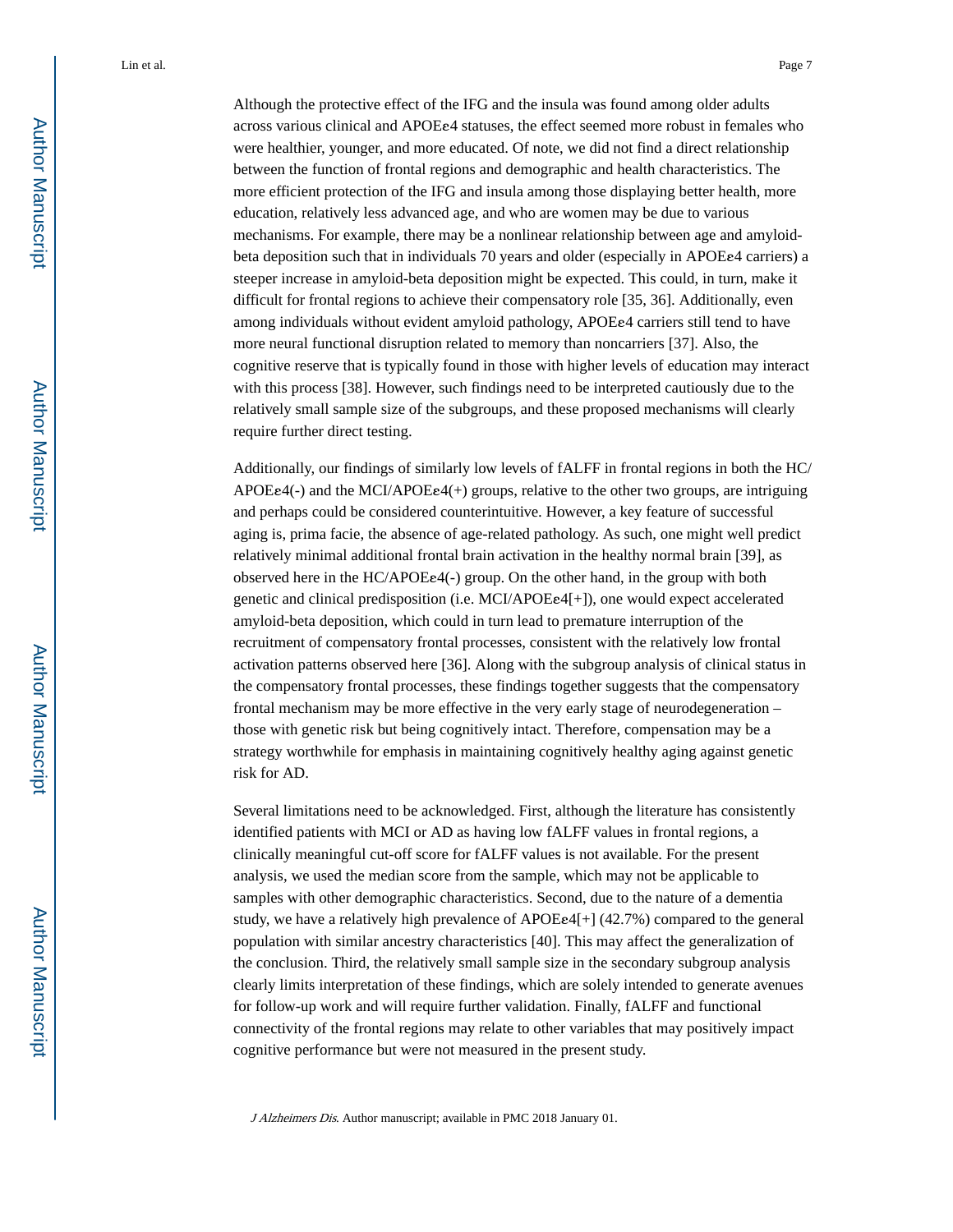In conclusion, frontal regions play a critical role in protecting against the negative impact of neurodegeneration among people at risk for AD. The left insula and IFG may be particularly important in the maintenance of memory performance in the face of AD-related pathology, at least in the very early stage. Future studies should focus on the development of relevant modification strategies to enhance compensatory scaffolding and ultimately cognitive function.

## **Acknowledgments**

**Funding:** The manuscript preparation was supported by the Alzheimer's Association New Investigator Grant (NIRG-14-317353) and NIH R01 grant (NR015452) to F. Lin.

Data collection and sharing for this project was funded by the Alzheimer's Disease Neuroimaging Initiative (ADNI) (National Institutes of Health Grant U01 AG024904) and DOD ADNI (Department of Defense award number W81XWH-12-2-0012). ADNI is funded by the National Institute on Aging, the National Institute of Biomedical Imaging and Bioengineering, and through generous contributions from the following: AbbVie, Alzheimer's Association; Alzheimer's Drug Discovery Foundation; Araclon Biotech; BioClinica, Inc.; Biogen; Bristol-Myers Squibb Company; CereSpir, Inc.; Eisai Inc.; Elan Pharmaceuticals, Inc.; Eli Lilly and Company; EuroImmun; F. Hoffmann-La Roche Ltd and its affiliated company Genentech, Inc.; Fujirebio; GE Healthcare; IXICO Ltd.; Janssen Alzheimer Immunotherapy Research & Development, LLC.; Johnson & Johnson Pharmaceutical Research & Development LLC.; Lumosity; Lundbeck; Merck & Co., Inc.; Meso Scale Diagnostics, LLC.; NeuroRx Research; Neurotrack Technologies; Novartis Pharmaceuticals Corporation; Pfizer Inc.; Piramal Imaging; Servier; Takeda Pharmaceutical Company; and Transition Therapeutics. The Canadian Institutes of Health Research is providing funds to support ADNI clinical sites in Canada. Private sector contributions are facilitated by the Foundation for the National Institutes of Health ([www.fnih.org\)](http://www.fnih.org). The grantee organization is the Northern California Institute for Research and Education, and the study is coordinated by the Alzheimer's Disease Cooperative Study at the University of California, San Diego. ADNI data are disseminated by the Laboratory for Neuro Imaging at the University of Southern California

## **References**

- 1. Corder EH, Saunders AM, Strittmatter WJ, Schmechel DE, Gaskell PC, Small GW, Roses AD, Haines JL, Pericak-Vance MA. Gene dose of apolipoprotein E type 4 allele and the risk of Alzheimer's disease in late onset families. Science. 1993; 261:921–923. [PubMed: 8346443]
- 2. Albert MS, DeKosky ST, Dickson D, Dubois B, Feldman HH, Fox NC, Gamst A, Holtzman DM, Jagust WJ, Petersen RC, Snyder PJ, Carrillo MC, Thies B, Phelps CH. The diagnosis of mild cognitive impairment due to Alzheimer's disease: recommendations from the National Institute on Aging-Alzheimer's Association workgroups on diagnostic guidelines for Alzheimer's disease. Alzheimers Dement. 2011; 7:270–279. [PubMed: 21514249]
- 3. Buckner RL. Memory and executive function in aging and AD: multiple factors that cause decline and reserve factors that compensate. Neuron. 2004; 44:195–208. [PubMed: 15450170]
- 4. Loy CT, Schofield PR, Turner AM, Kwok JB. Genetics of dementia. Lancet. 2014; 383:828–840. [PubMed: 23927914]
- 5. Mitchell AJ, Shiri-Feshki M. Rate of progression of mild cognitive impairment to dementia--metaanalysis of 41 robust inception cohort studies. Acta Psychiatr Scand. 2009; 119:252–265. [PubMed: 19236314]
- 6. Perez-Nievas BG, Stein TD, Tai HC, Dols-Icardo O, Scotton TC, Barroeta-Espar I, Fernandez-Carballo L, de Munain EL, Perez J, Marquie M, Serrano-Pozo A, Frosch MP, Lowe V, Parisi JE, Petersen RC, Ikonomovic MD, Lopez OL, Klunk W, Hyman BT, Gomez-Isla T. Dissecting phenotypic traits linked to human resilience to Alzheimer's pathology. Brain. 2013; 136:2510–2526. [PubMed: 23824488]
- 7. Stern Y. Cognitive reserve and Alzheimer disease. Alzheimer Dis Assoc Disord. 2006; 20:112–117. [PubMed: 16772747]
- 8. Stern Y. Cognitive reserve in ageing and Alzheimer's disease. Lancet Neurol. 2012; 11:1006–1012. [PubMed: 23079557]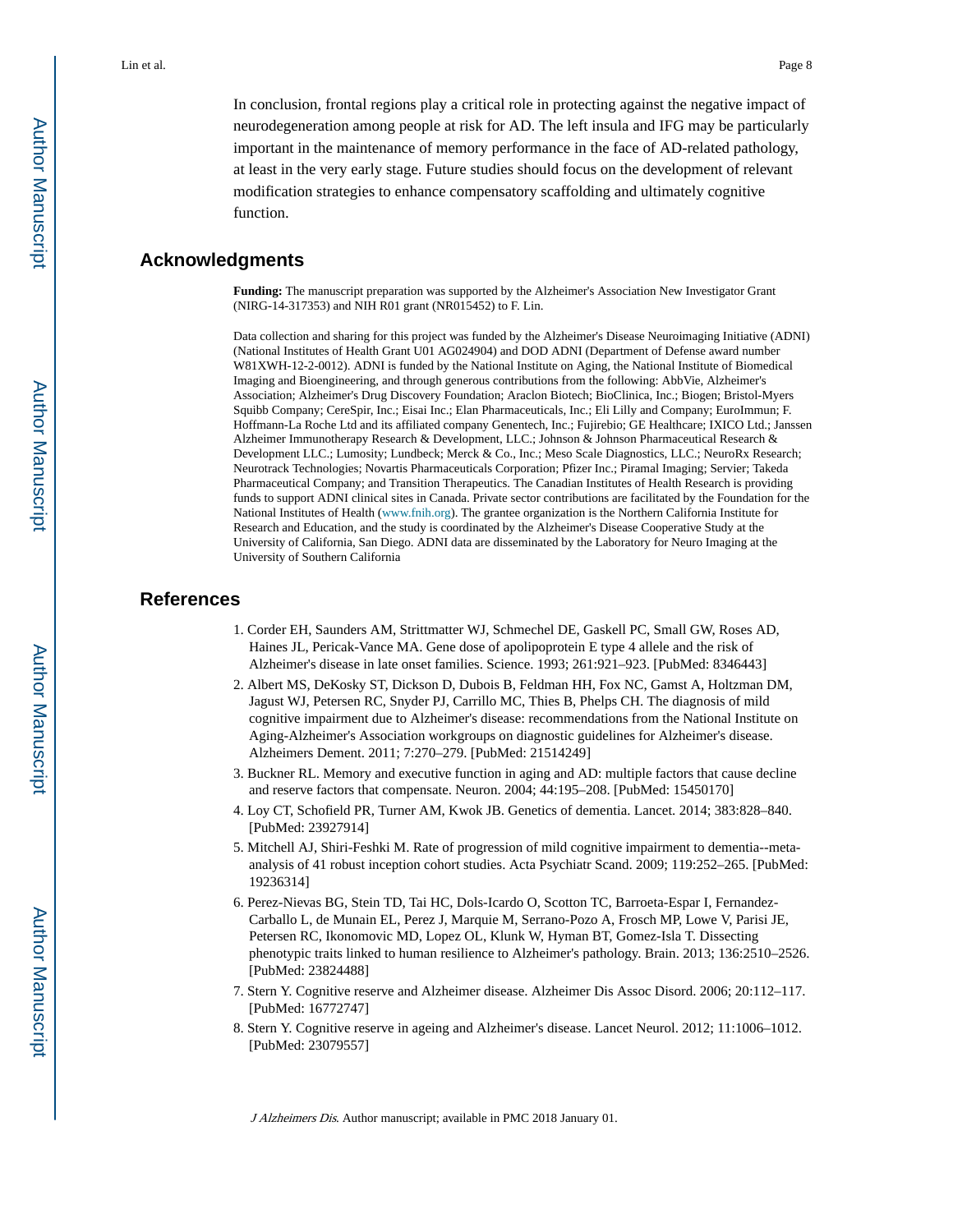- 9. Park DC, Reuter-Lorenz P. The adaptive brain: aging and neurocognitive scaffolding. Annu Rev Psychol. 2009; 60:173–196. [PubMed: 19035823]
- 10. Davis SW, Dennis NA, Daselaar SM, Fleck MS, Cabeza R. Que PASA? The posterior-anterior shift in aging. Cerebral Cortex. 2008; 18:1201–1209. [PubMed: 17925295]
- 11. Cabeza R, Anderson ND, Locantore JK, McIntosh AR. Aging gracefully: compensatory brain activity in high-performing older adults. Neuroimage. 2002; 17:1394–1402. [PubMed: 12414279]
- 12. De Sanctis P, Gomez-Ramirez M, Sehatpour P, Wylie GR, Foxe JJ. Preserved executive function in high-performing elderly is driven by large-scale recruitment of prefrontal cortical mechanisms. Hum Brain Mapp. 2009; 30:4198–4214. [PubMed: 19572310]
- 13. Bondi MW, Houston WS, Eyler LT, Brown GG. fMRI evidence of compensatory mechanisms in older adults at genetic risk for Alzheimer disease. Neurology. 2005; 64:501–508. [PubMed: 15699382]
- 14. Bookheimer SY, Strojwas MH, Cohen MS, Saunders AM, Pericak-Vance MA, Mazziotta JC, Small GW. Patterns of brain activation in people at risk for Alzheimer's disease. N Engl J Med. 2000; 343:450–456. [PubMed: 10944562]
- 15. Myers N, Pasquini L, Gottler J, Grimmer T, Koch K, Ortner M, Neitzel J, Muhlau M, Forster S, Kurz A, Forstl H, Zimmer C, Wohlschlager AM, Riedl V, Drzezga A, Sorg C. Within-patient correspondence of amyloid-beta and intrinsic network connectivity in Alzheimer's disease. Brain. 2014; 137:2052–2064. [PubMed: 24771519]
- 16. Zou QH, Zhu CZ, Yang Y, Zuo XN, Long XY, Cao QJ, Wang YF, Zang YF. An improved approach to detection of amplitude of low-frequency fluctuation (ALFF) for resting-state fMRI: fractional ALFF. J Neurosci Methods. 2008; 172:137–141. [PubMed: 18501969]
- 17. Han Y, Wang J, Zhao Z, Min B, Lu J, Li K, He Y, Jia J. Frequency-dependent changes in the amplitude of low-frequency fluctuations in amnestic mild cognitive impairment: a resting-state fMRI study. Neuroimage. 2011; 55:287–295. [PubMed: 21118724]
- 18. Cha J, Hwang JM, Jo HJ, Seo SW, Na DL, Lee JM. Assessment of Functional Characteristics of Amnestic Mild Cognitive Impairment and Alzheimer's Disease Using Various Methods of Resting-State FMRI Analysis. Biomed Res Int. 2015; 2015:907464. [PubMed: 26180816]
- 19. Crane PK, Carle A, Gibbons LE, Insel P, Mackin RS, Gross A, Jones RN, Mukherjee S, Curtis SM, Harvey D, Weiner M, Mungas D. Development and assessment of a composite score for memory in the Alzheimer's Disease Neuroimaging Initiative (ADNI). Brain Imaging Behav. 2012; 6:502– 516. [PubMed: 22782295]
- 20. Gibbons LE, Carle AC, Mackin RS, Harvey D, Mukherjee S, Insel P, Curtis SM, Mungas D, Crane PK. A composite score for executive functioning, validated in Alzheimer's Disease Neuroimaging Initiative (ADNI) participants with baseline mild cognitive impairment. Brain Imaging Behav. 2012; 6:517–527. [PubMed: 22644789]
- 21. Chao-Gan Y, Yu-Feng Z. DPARSF: A MATLAB Toolbox for "Pipeline" Data Analysis of Resting-State fMRI. Front Syst Neurosci. 2010; 4:13. [PubMed: 20577591]
- 22. Song XW, Dong ZY, Long XY, Li SF, Zuo XN, Zhu CZ, He Y, Yan CG, Zang YF. REST: a toolkit for resting-state functional magnetic resonance imaging data processing. Plos One. 2011; 6:e25031. [PubMed: 21949842]
- 23. Zang YF, He Y, Zhu CZ, Cao QJ, Sui MQ, Liang M, Tian LX, Jiang TZ, Wang YF. Altered baseline brain activity in children with ADHD revealed by resting-state functional MRI. Brain Dev. 2007; 29:83–91. [PubMed: 16919409]
- 24. Ledberg A, Akerman S, Roland PE. Estimation of the probabilities of 3D clusters in functional brain images. Neuroimage. 1998; 8:113–128. [PubMed: 9740755]
- 25. Skillback T, Farahmand BY, Rosen C, Mattsson N, Nagga K, Kilander L, Religa D, Wimo A, Winblad B, Schott JM, Blennow K, Eriksdotter M, Zetterberg H. Cerebrospinal fluid tau and amyloid-beta1-42 in patients with dementia. Brain. 2015; 138:2716–2731. [PubMed: 26133663]
- 26. Hayden KM, McEvoy JM, Linnertz C, Attix D, Kuchibhatla M, Saunders AM, Lutz MW, Welsh-Bohmer KA, Roses AD, Chiba-Falek O. A homopolymer polymorphism in the TOMM40 gene contributes to cognitive performance in aging. Alzheimers Dement. 2012; 8:381–388. [PubMed: 22863908]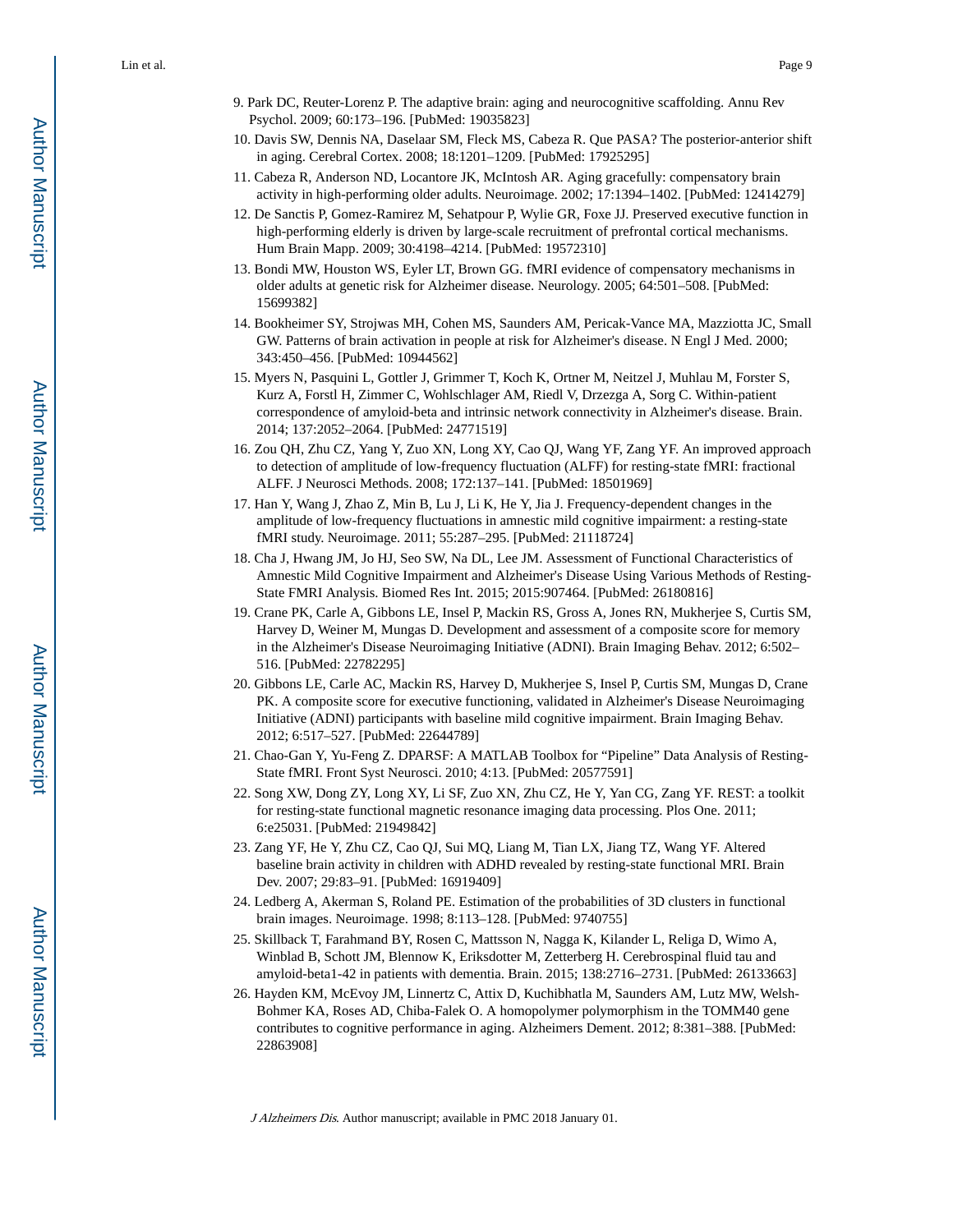- 27. McLaren DG, Sreenivasan A, Diamond EL, Mitchell MB, Van Dijk KR, Deluca AN, O'Brien JL, Rentz DM, Sperling RA, Atri A. Tracking cognitive change over 24 weeks with longitudinal functional magnetic resonance imaging in Alzheimer's disease. Neurodegener Dis. 2012; 9:176– 186. [PubMed: 22456451]
- 28. de Chastelaine M, Wang TH, Minton B, Muftuler LT, Rugg MD. The effects of age, memory performance, and callosal integrity on the neural correlates of successful associative encoding. Cereb Cortex. 2011; 21:2166–2176. [PubMed: 21282317]
- 29. Pudas S, Persson J, Josefsson M, de Luna X, Nilsson LG, Nyberg L. Brain characteristics of individuals resisting age-related cognitive decline over two decades. J Neurosci. 2013; 33:8668– 8677. [PubMed: 23678111]
- 30. Collins O, Dillon S, Finucane C, Lawlor B, Kenny RA. Parasympathetic autonomic dysfunction is common in mild cognitive impairment. Neurobiol Aging. 2012; 33:2324–2333. [PubMed: 22188719]
- 31. Zheng D, Sun H, Dong X, Liu B, Xu Y, Chen S, Song L, Zhang H, Wang X. Executive dysfunction and gray matter atrophy in amnestic mild cognitive impairment. Neurobiol Aging. 2014; 35:548– 555. [PubMed: 24119547]
- 32. Christopher L, Duff-Canning S, Koshimori Y, Segura B, Boileau I, Chen R, Lang AE, Houle S, Rusjan P, Strafella AP. Salience network and parahippocampal dopamine dysfunction in memoryimpaired Parkinson disease. Ann Neurol. 2015; 77:269–280. [PubMed: 25448687]
- 33. Cabeza R. Hemispheric asymmetry reduction in older adults: the HAROLD model. Psychol Aging. 2002; 17:85–100. [PubMed: 11931290]
- 34. De Sanctis P, Katz R, Wylie GR, Sehatpour P, Alexopoulos GS, Foxe JJ. Enhanced and bilateralized visual sensory processing in the ventral stream may be a feature of normal aging. Neurobiol Aging. 2008; 29:1576–1586. [PubMed: 17478011]
- 35. Jack CR Jr, Wiste HJ, Weigand SD, Knopman DS, Vemuri P, Mielke MM, Lowe V, Senjem ML, Gunter JL, Machulda MM, Gregg BE, Pankratz VS, Rocca WA, Petersen RC. Age, Sex, and APOE epsilon4 Effects on Memory, Brain Structure, and amyloid-beta Across the Adult Life Span. JAMA Neurol. 2015; 72:511–519. [PubMed: 25775353]
- 36. Jagust WJ, Mormino EC. Lifespan brain activity, beta-amyloid, and Alzheimer's disease. Trends Cogn Sci. 2011; 15:520–526. [PubMed: 21983147]
- 37. Sheline YI, Morris JC, Snyder AZ, Price JL, Yan Z, D'Angelo G, Liu C, Dixit S, Benzinger T, Fagan A, Goate A, Mintun MA. APOE4 allele disrupts resting state fMRI connectivity in the absence of amyloid plaques or decreased CSF Abeta42. J Neurosci. 2010; 30:17035–17040. [PubMed: 21159973]
- 38. Arenaza-Urquijo EM, Gonneaud J, Fouquet M, Perrotin A, Mezenge F, Landeau B, Egret S, De la Sayette V, Desgranges B, Chetelat G. Interaction between years of education and APOE epsilon4 status on frontal and temporal metabolism. Neurology. 2015; 85:1392–1399. [PubMed: 26408498]
- 39. Reuter-Lorenz PA, Park DC. How does it STAC up? Revisiting the scaffolding theory of aging and cognition. Neuropsychol Rev. 2014; 24:355–370. [PubMed: 25143069]
- 40. Corbo RM, Scacchi R. Apolipoprotein E (APOE) allele distribution in the world. Is APOE\*4 a 'thrifty' allele? Ann Hum Genet. 1999; 63:301–310. [PubMed: 10738542]

Author Manuscript

Author Manuscript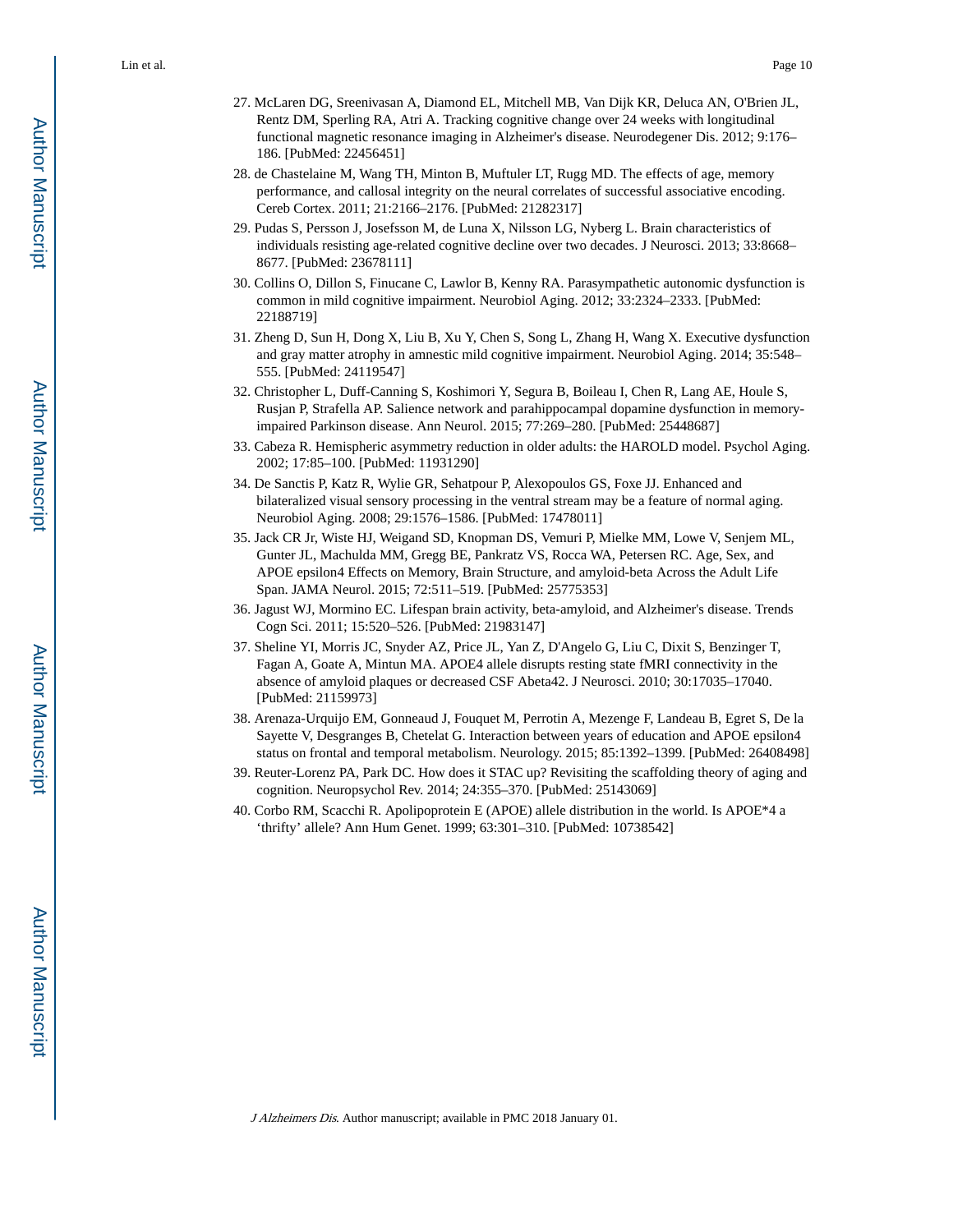

#### **Figure 1.**

APOE  $\varepsilon$ 4 $(-)$ 

APOE  $\varepsilon$ 4 (+)

Interaction between diagnostic status (MCI vs. HC) and APOE status (APOEε4 + vs. -) in fALFF. **(A)**The active regions were obtained by using two-way ANCOVA analysis in a voxel-wise way controling for age, with individual  $p < 0.005$  and cluster size  $> 216$  mm<sup>3</sup> (corrected  $p < 0.01$ , Alphasim correction). **(B)** The average ALFF values extracted from the three regions (the L-insula, L-IFG, and R-PG) were different between HC (blue) and MCI (red) patients in APOEε4 + and APOEε4 – group, separately. Abbreviations: IFG, inferior frontal gyrus; PG, precentral gyrus; SPL, superior parietal lobe; L, left; R, right.

APOE  $\varepsilon$ 4 (+)

APOE  $\varepsilon$ 4 $(-)$ 

APOE  $\varepsilon$ 4 $(+)$ 

APOE  $\varepsilon$ 4 $(-)$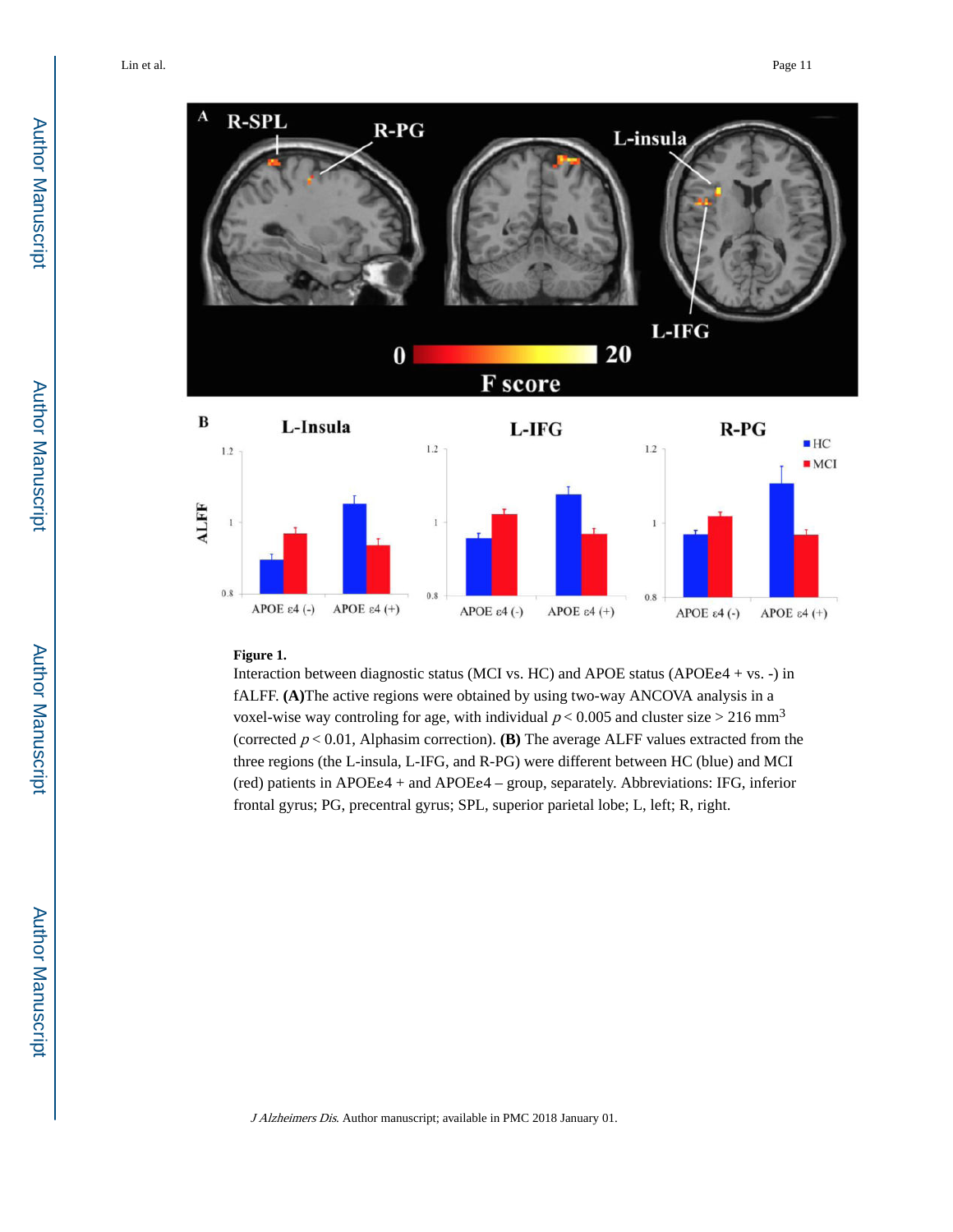

#### **Figure 2.**

The interaction between brain function (fALFF in L-insula **(A),** fALFF in L-IFG **(B),** and functional connectivity between L-insula and L-IFG **(C))** and β-amyloid on memory. The fALFF and functional connectivity was subdivided into high vs. low groups using the median value, respectively. The results were adjusted for age, sex, education, APOEε4 and clinical status.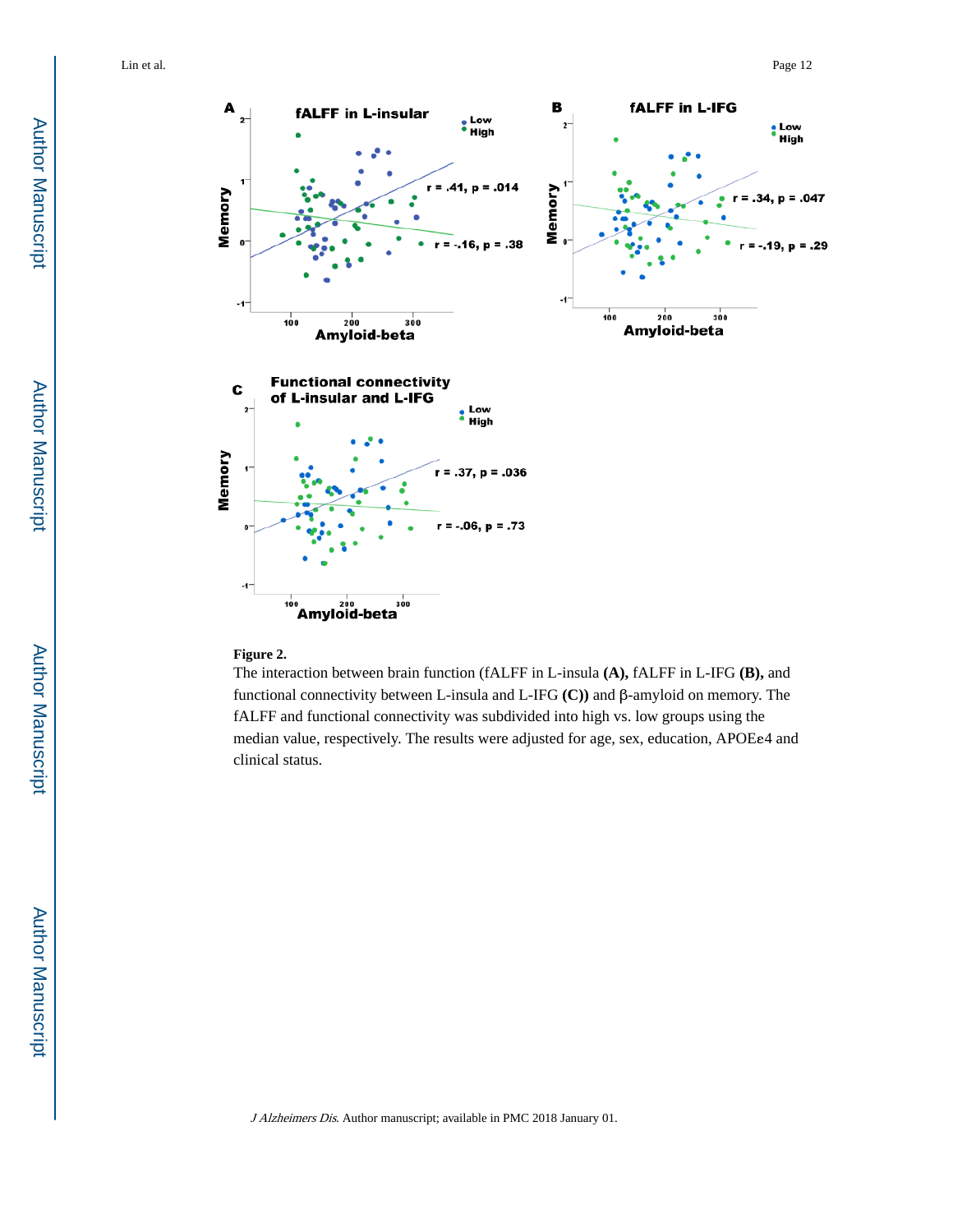Baseline Sample Characteristics ( $n = 75$ ) **Baseline Sample Characteristics (n = 75)**

**Table 1**

|                              |                | Diagnostic status |                                                                                   |                | APOE e4 status |                         |
|------------------------------|----------------|-------------------|-----------------------------------------------------------------------------------|----------------|----------------|-------------------------|
|                              | $N = 26$<br>E  | $N = 49$<br>MCI   | t or $\chi^2$ value, df, (p) APOE e4 (-) APOE e4 (+) t or $\chi^2$ value, df, (p) | $N = 43$       | $N = 32$       |                         |
| APOE e4 $(+)$ , n $(^{9/6})$ | 10(38.5)       | 22 (44.9)         | 0.28, 1(.59)                                                                      |                |                |                         |
| Age                          | 75.19 (5.79)   | 73.82 (6.61)      | 0.89, 73(0.37)                                                                    | 75.37 (6.89)   | 72.84 (5.25)   | 1.73, 73 (.087)         |
| Male, n (%)                  | 10(38.5)       | 30(61.2)          | 3.54, 1 (.060)                                                                    | 23(53.5)       | 17(53.1)       | 0.001, 1(.98)           |
| White, n (%)                 | 24 (92.3)      | 47 (95.9)         | 2.65, 1(.45)                                                                      | 40 (93.0)      | 31 (96.9)      | 1.56, 1 (.67)           |
| <b>Years of education</b>    | 16.12 (2.03)   | 15.94 (2.56)      | 0.30, 73 (.76)                                                                    | 15.49 (2.20)   | 16.69 (2.47)   | $-2.22, 73(03)$         |
| Amyloid-beta                 | (90.43 (57.34) | 174.41 (56.69)    | 1.08, 65(.28)                                                                     | 202.98 (50.36) | 149.13 (50.96) | $4.31, 65 \approx 0.01$ |
| Eau<br>C                     | 72.17 (40.70)  | 92.70 (59.39)     | $-1.40, 61$ $(.17)$                                                               | 66.15 (37.37)  | 114.69 (62.96) | $-3.83, 61 (< 001)$     |
| Memory                       | 0.77(0.44)     | 0.16(0.44)        | $5.74, 73 \approx 0.001$                                                          | 0.39(0.55)     | 0.35(0.49)     | 0.37, 73(71)            |
| <b>Executive function</b>    | 0.70(0.61)     | 0.21(0.78)        | 2.79, 73 (.007)                                                                   | 15.49 (2.20)   | 16.69(2.47)    | $-0.04, 73(0.97)$       |

Comparing the diagnostic and APOE e4 status between HC and MCI group. Independent t or  $\chi^2$  tests were used to determine the difference in demographic and health characteristics between subgroups. Comparing the diagnostic and APOE e4 status between HC and MCI group. Independent t or  $\chi^2$  tests were used to determine the difference in demographic and health characteristics between subgroups.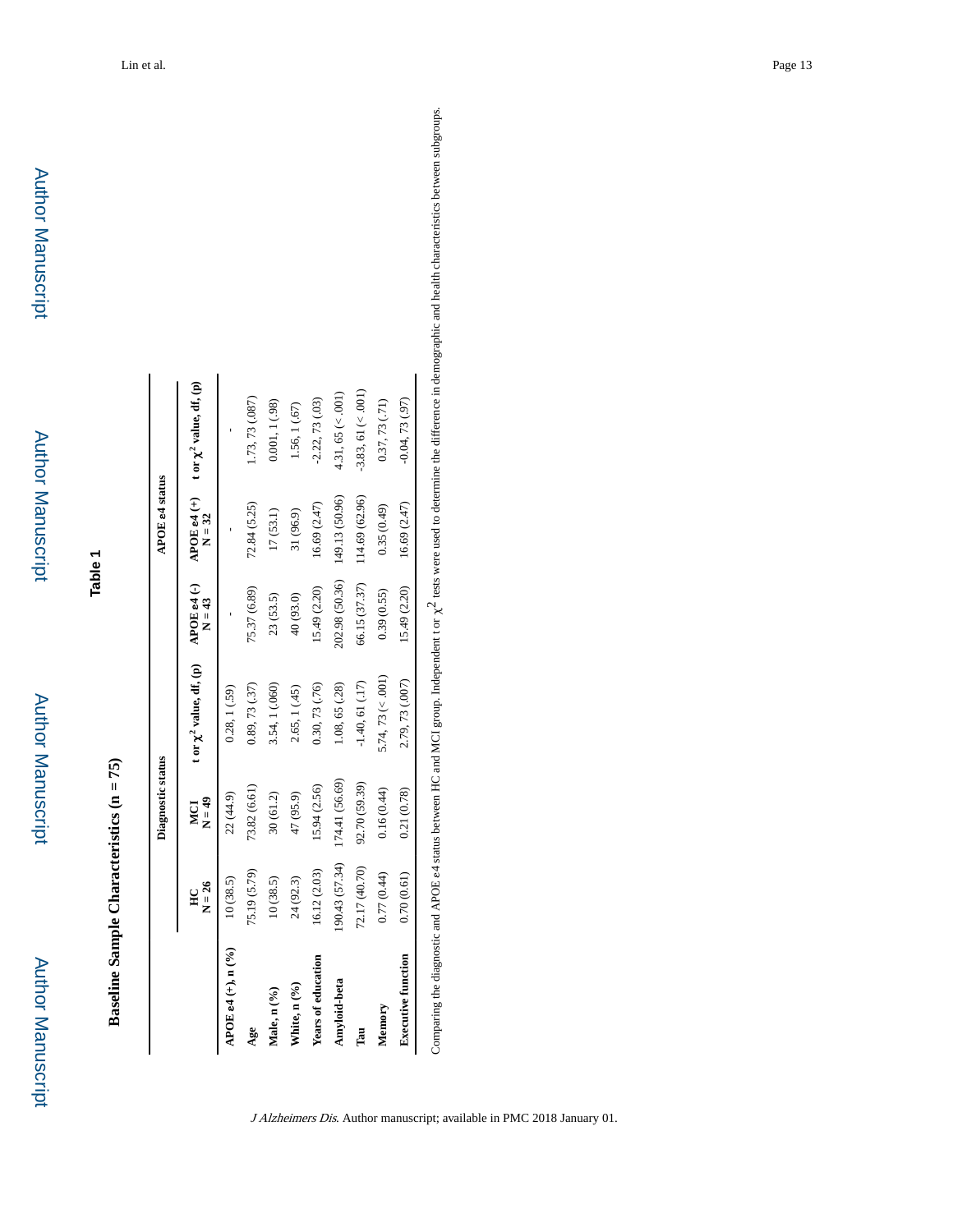# **Generalized Linear Model of Effects of Amyloid-beta and Brain Function on Memory Generalized Linear Model of Effects of Amyloid-beta and Brain Function on Memory**

|              | <b>B-amyloid</b>                                                         |                         |            | Brain Region <sup>#</sup>                             | <b>B-amyloid × Brain Region</b> #    |                                               |
|--------------|--------------------------------------------------------------------------|-------------------------|------------|-------------------------------------------------------|--------------------------------------|-----------------------------------------------|
|              | B(SE)                                                                    | Wald $\chi^2(p)$ B (SE) |            | Wald $\chi^2(p)$                                      | B (SE)                               | Wald $\chi^2(p)$                              |
|              | <b>L</b> -insula 0.000(0.000(0.000) 4.25 (0.35) 4.25 (0.35) 3.93 (.048)  |                         |            |                                                       | $-0.004(0.002)$ 5.43 (.020) ^        |                                               |
| <b>L-IFG</b> | 0.003(0.002)                                                             | 4.07 (.044)             | 0.85(0.35) |                                                       | 5.76 (.016) $\lambda$ -0.005 (0.002) | $6.03(0.014)$ <sup><math>\Lambda</math></sup> |
| $R - P G$    |                                                                          |                         |            | $(0.001(0.002)$ $(1.82(18)$ $0.26(0.37)$ $0.46(0.50)$ | $-0.001(0.002)$ 0.52 (.47)           |                                               |
|              | Controlled for age, sex, education, clinical status, and APOE e4 status. |                         |            |                                                       |                                      |                                               |
|              | $\frac{\pi}{2}$ lower level as reference;                                |                         |            |                                                       |                                      |                                               |

∧ significant level remained after FDR-correction.